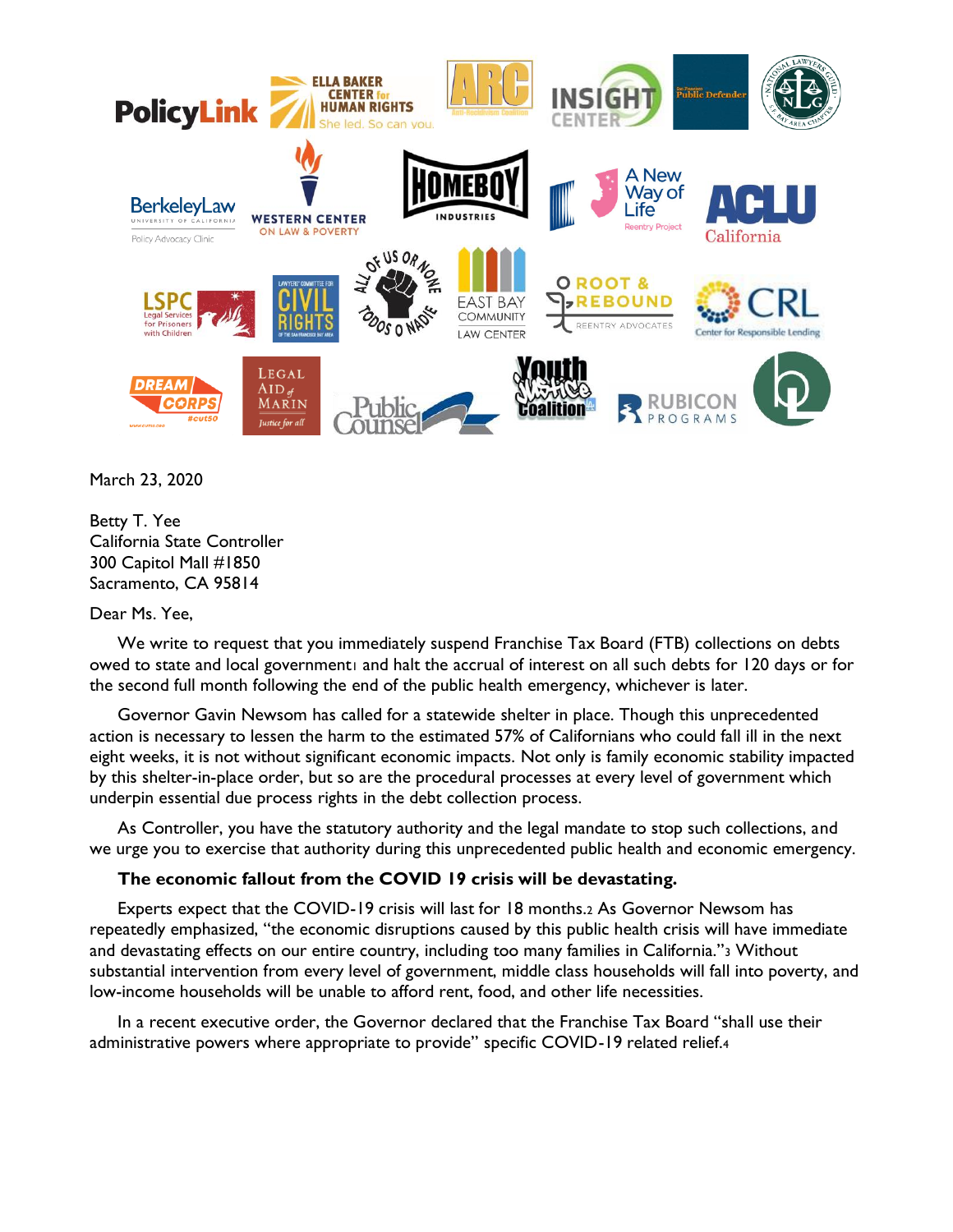## **The FTB should not intercept financial aid and income during the crisis.**

Federal and state policy makers are working tirelessly to develop new programs to put much-needed cash in the hands of every American. California's existing EITC program also provides a refundable tax credit for the lowest-income Californians.<sup>5</sup> This is a critical poverty-fighting measure – the tax credits build up family reserves and promote economic stability.

If the FTB intercepts such payments in order to collect debt owed to state and local entities, it will only deepen the economic crisis.

Currently, the FTB intercepts tax refunds, garnishes wages, levies bank accounts, and undertakes other efforts to collect debt owed to state and local entities.<sup>6</sup> The debt at issue stems, largely, from sources such as juvenile and criminal fees, parking tickets, welfare overpayments, and the like. These are debts typically held by the lowest income Californians. Most fees currently charged to people who come into contact with the justice system were authorized during the 1980s and 90s during the War on Drugs, and disproportionately affect communities of color.

As you know, advocates (including some of the signatories here) are asking the State to reconsider the propriety of many of the fines and fees collected by the FTB.<sup>7</sup> In this letter, however, we simply ask that you pause collection on state and local debt during this crisis.

### **The Controller has the discretion to suspend collections.**

The Controller has the power and duty to "superintend the fiscal concerns of the state."8 As such, the controller is granted statutory "discretion" to collect—or not collect—amounts that are owed to state agencies, local agencies, and courts.<sup>9</sup> Further, the FTB can decline to collect if "the debt is uncollectible" or the amount of the debt does not justify collection.<sup>10</sup> With millions of families suffering substantial hardship as a result of COVID-19, collection is not justified.

### **The FTB is prohibited from collecting absent full due process protections.**

During the economic crisis it will be difficult if not impossible for the FTB to provide legal safeguards necessary to ensure that it only collects debt that is legally owed and due. The FTB may not collect without first providing people with notice and a reasonable opportunity to object.<sup>11</sup> Targets of collections must have the opportunity to show error – that they are not the person who owes debt, that the amounts are incorrect, that they are entitled to a payment plan, etc.

As of March 20, 2020, the entire State is ordered to shelter in place. Under this order, there will be a drastic reduction in staffing at local and state agencies and courts that provide procedural safeguards, and people who owe debt will have severely reduced opportunity to obtain or provide evidence of error. Collecting debt under such circumstances would likely violate basic constitutional due process protections.<sup>12</sup>

These are extraordinary times, and they call for extraordinary measures. We ask that you exercise your authority as Controller to temporarily suspend all FTB collections measures for debts owed to state and local entities.

Sincerely,

Esteban Nuñez, #cut50 Manuel Galindo, A New Way of Life Lizzie Buchen, ACLU-California Dorsey Nunn, All of Us or None, Legal Services for Prisoners with Children